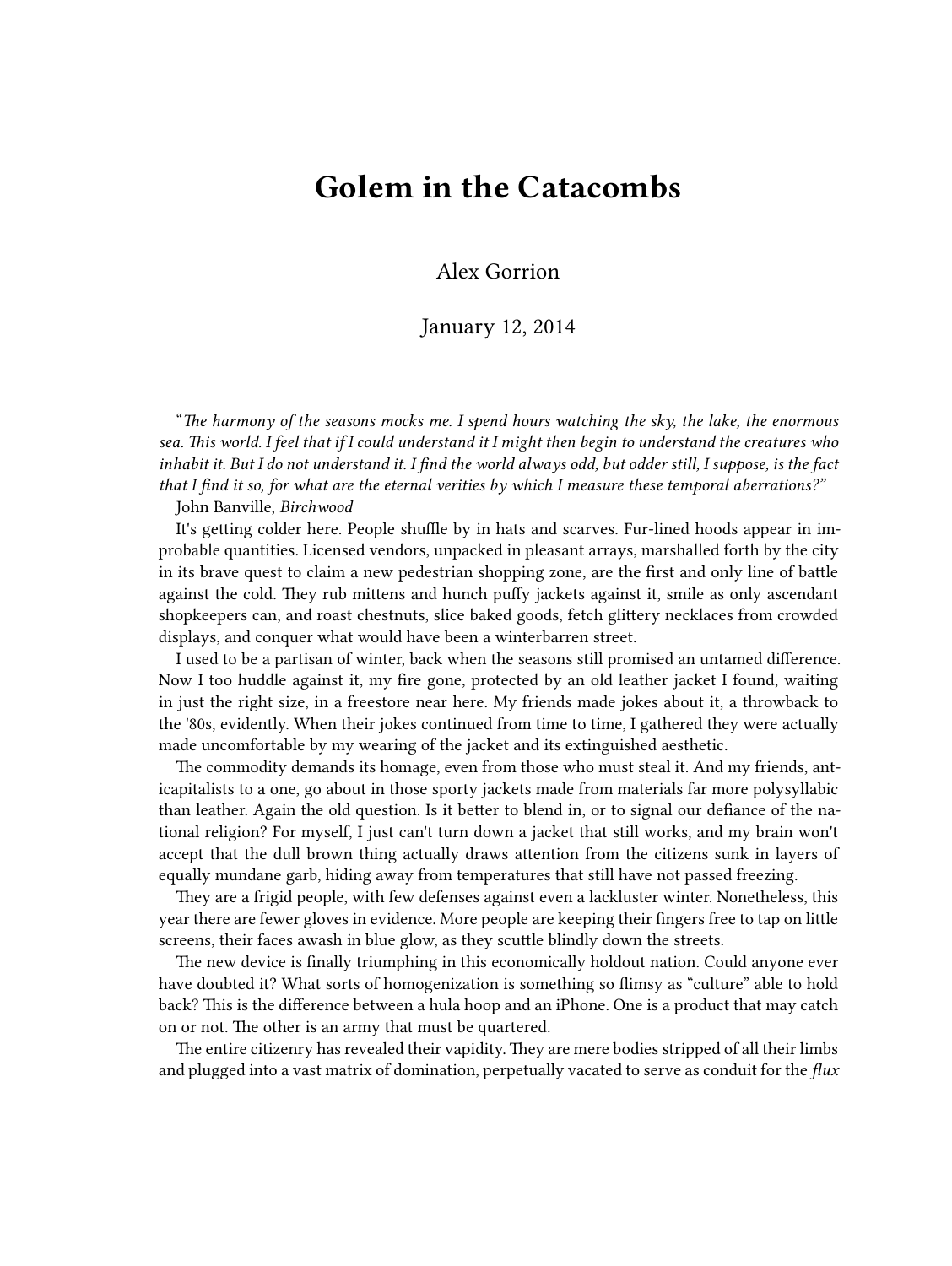of power. Lost creatures who fumble around in smug devices looking for love or distraction. They are children who have never learned to read maps or ask for directions, children whose intimate haunts that were never trusted to paper have now been thoroughly mapped by the devices they carry with them. The impoverished oral culture that remains has been forced through this new apparatus. There is no more face-to-face communication; all of it is legible now to the authorities.

The cellphone that shares my room sometimes like an evil stranger heralds the arrival of a new message with a cheerful arrangement of beeps. After a time I pick it up, already imagining the number of the one person I wish most to hear from. But there are only five digits on the screen. An automatic message from the phone company, wishing me a happy birthday—did I put down this day, of all days, as my birthday?—and offering me a present, a free gift, which I only have to claim by logging on to their website. I unplug the broken thing and, batteryless, it dies. Every device should be equally crippled. I turn back to the article I am writing.

In a parallel universe where justice reigns, all those cretins who claimed the internet would bring us closer together and Twitter would make the revolution are being lined up against the wall in an old park and shot. Not out of vindictiveness or vengeance. The purpose of the executions is educational.

"Don't worry," each of the condemned is told as blindfolds are affixed. "It's all okay: we'll update your Facebook."

But parallel lines never intersect, and as ours progresses, the parks and squares empty out. Only wraiths pass by, absent to themselves, linked in a psychic death pact to another wraith staring somewhere at the same glowing screen. Only a few are still resentfully here, temporarily anchored by domesticated dogs for whom no application yet exists to take on walks. But even the housepets appear more neurotic as they pull against a leash that connects only to dead weight. They stare frantically at nothing, like inmates too long interned.

I think of a resolution to make on New Years. From now on, whenever I encounter a cyborg, I will speak only to the device, the brain, and ignore the flesh-head that still pretends to be in charge. Someone should start killing cyborgs, smashing the devices and liberating the golem they hold in thrall.

A year ago a wave of graffiti appeared in a park near my house. It was the first sign of life to have appeared there in some time. The occasion, I gathered, was the premature death of a member of a circle of young people who sometimes gathered on the stairs. "Alex," the inked etchings inscribed, "We will remember you." "Alex, brother, we won't forget." "Alex, you were my first love." The wall stood almost always alone. The kids I associated with it appeared less and less often. Had I only dreamt them? The graffiti, as such, seemed like its own tribe. When the wall was washed clean, the writing appeared again, as if by magic. Now there is nothing there. I wonder if I am the only one who remembers that unknown boy. What has become of his friends?

And what superb instinct leads us to scratch away at the indelible façade of our world right at that moment when one of us snuffs out their meaningless life? As if the excess of agony standing like stale water that no apparatus yet designed can wash away pushes us Borf-like to attempt the impermissible, the inscription of our experiences in the metallic flanks of our prison. In moments like these it seems that everyone is aware that amnesia is included in the bylaws of Order; and therefore, to not forget, we must break the law. The only walls we are allowed to transform are on Facebook, mapping for the enemy.

Today, true grieving demands we resort to graffiti. In a time not far off—already arrived in some parts—it will demand terrorism.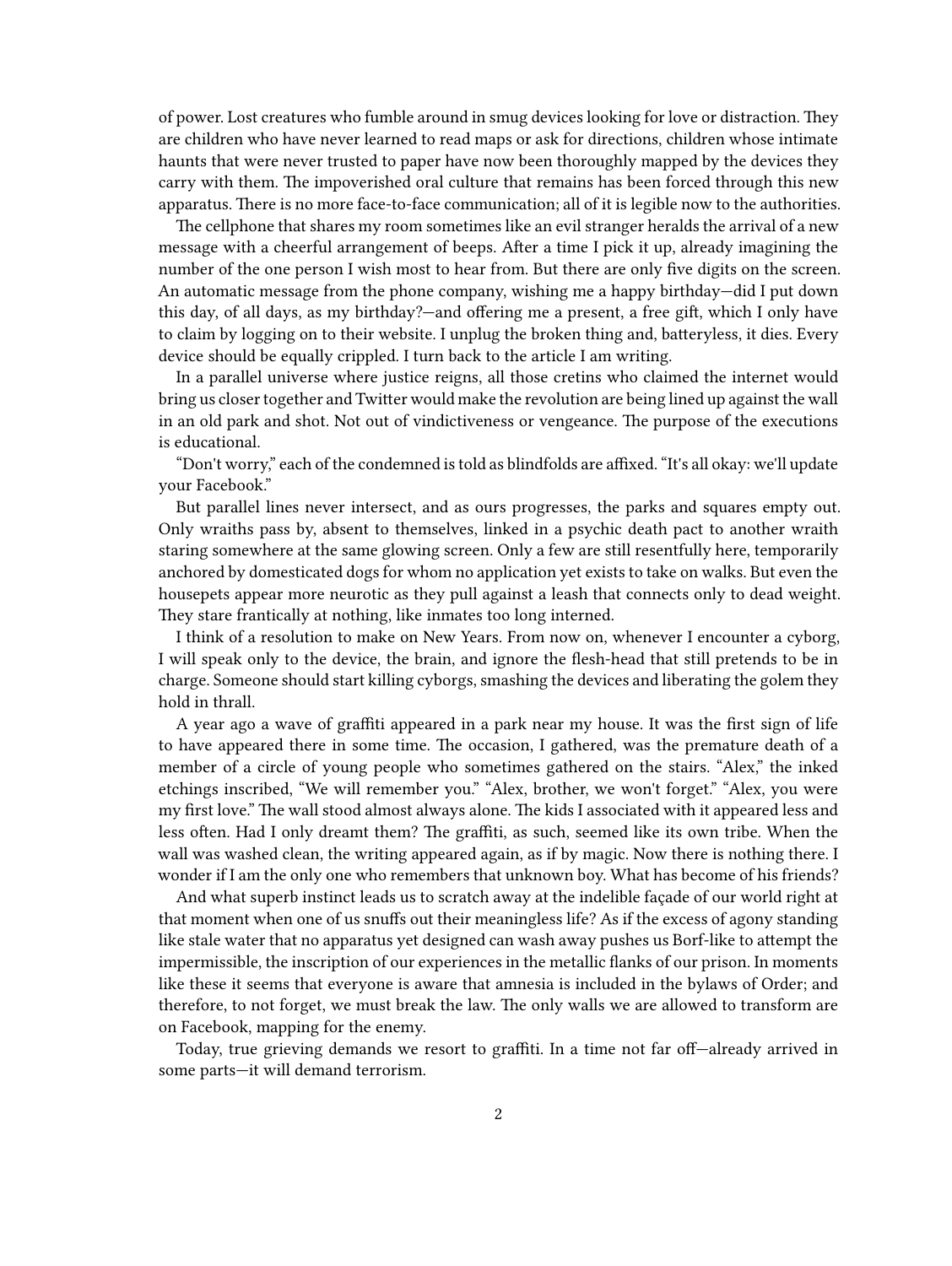Such a tragedy that suicide loses its enchantment with age. Precisely as we have nothing left to lose, we lose the resolve to go out with dignity in that ultimate, irrecuperable subversion. As though we were genetically programmed to weaken just in those years when we can claim empirical proof that, no, things will not get better, it seems the onset of a hormonal listlessness, the liquification of a certain moral fiber running through our core, enlists us to plod along with the whole of our society, look away or grimace as we might, but ever onwards, in furtherance of whatever harebrained course the species has set.

The political consequences of this resulting lack of elderly suicide bombers are immense. Social stability may lay thanks for its prosperity on the doorstep of that biological cowardice with which failures cling to failure and rebels, at their very best, cling to those same gestures that have long since let them down.

Even the engineers of each new apparatus are feeling lonely. How many start-up geeks marketing the latest Twitter spin-off or networking app sincerely believe that their invention might bring people closer? Convince a prisoner that freedom is made of walls, and they will build new cells all on their own. The guards have put down their guns but they can't hand out bricks fast enough. The general population scouts out the new galleries and wings. *Is this what we've been looking for?*

We often tell of Baron Hausmann of Paris, the rightwing architect who redesigned the city in time for the Commune, widening avenues and intersections, enclosing common spaces, to take the defensive advantage away from a population in revolt and allow an invading army easy access, changing the very terrain to favor a new kind of war.

We should speak more of Ildefons Cerdà, the utopian socialist architect who redesigned Barcelona in the 1860s. He sought to use architecture to bring about social justice and defuse class conflict by bringing rich and poor together in harmony. The modifications he left behind were nearly the same as those that had been imposed on Paris.

This is not new, but it is getting more common. Nowadays, hip CEOs debate whether technology will overcome alienation and powerlessness or whether it is increasingly totalitarian. One pole in this debate labors all the faster to develop new technologies, hoping to find the one that will really save us, and the other promotes conscious capitalism and donates profits to NGOs.

Those who do not take sides in the social war and commit themselves to a path of negation maintain an affective allegiance to power, and the only way for them to reconcile this allegiance with whatever residual feelings of being human still trouble them in their new cyborg physiology is to decorate these allegiances, to pour even more affective attention into the "improvement" of the rites of power. The fact that what we are seeing is not an initiative of the traditional ruling class is evident in the selection of rites for decoration. Elections, military parades, leader cults, and similar processes are not the objects of adoration. In fact, the enthusiastic campaigns of civic improvement have tended to destabilize, delegitimize, or eclipse the rites that have traditionally been predominant in the sanctification of power. Neither have the initiatives come from the upper strata of the owning class; on the contrary, the most influential production to result in the decoration and intensification of the affective allegiances that tie people to power has been initiated by individuals from the computer-literate section of what would be defined as the working class, who in their astronomic ascent have founded companies that upset the preexisting capitalist hierarchy and now rank among the largest.

A large part of what economists might see as growth in the last few decades is an exponential explosion in the frenetically doomed activity of alienated people constructing new apparatuses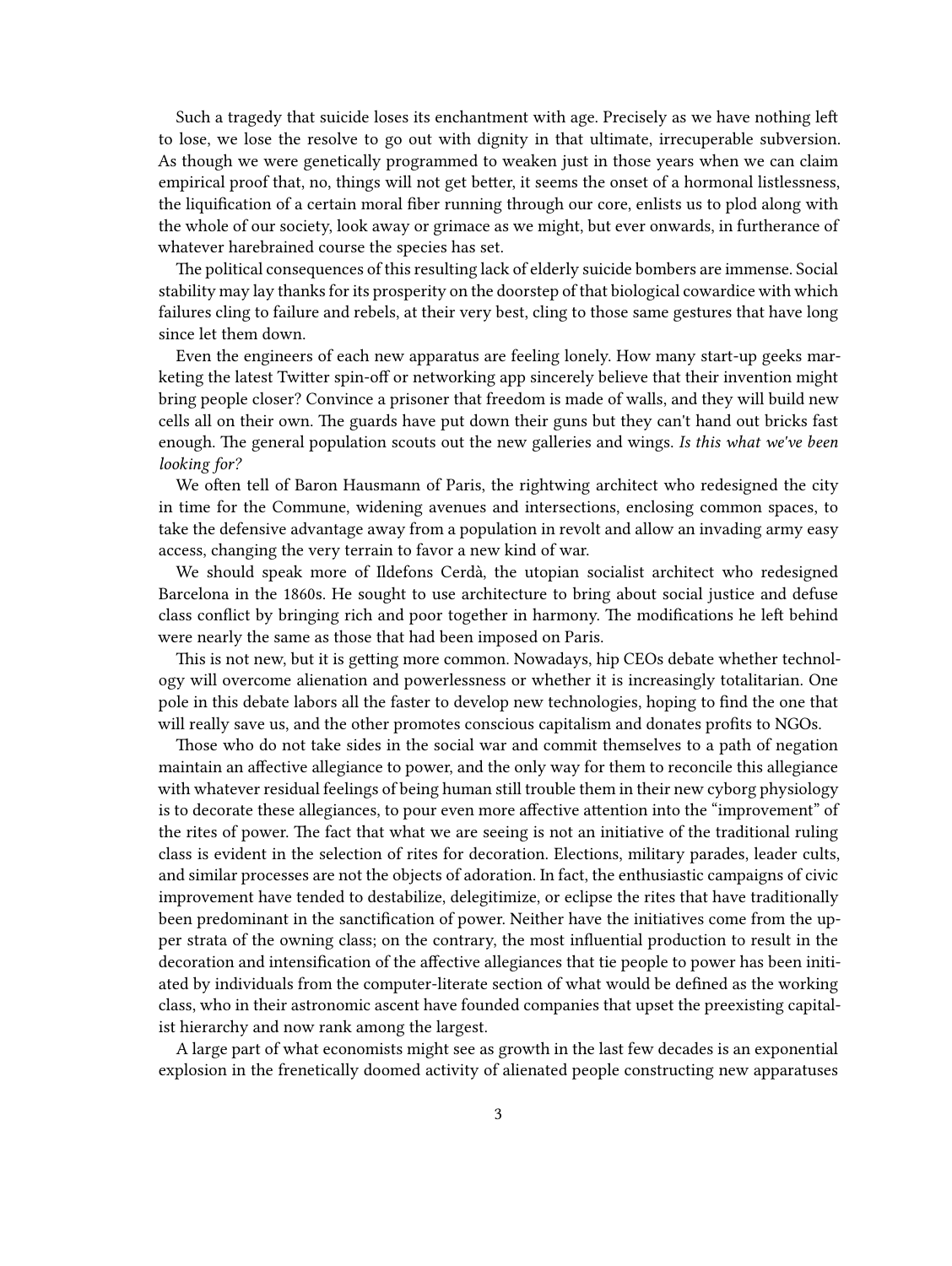to mediate alienation, with the unintended but inevitable consequence of spreading it to new heights and moments of life.

State planners and capitalists, while not the initiators of what has become an October 12, a Columbus-moment, in the field of social control, have responded in perfect form; the former by pursuing an aggressive institutional advance into the network of new and momentarily underregulated apparatuses that have been formed, and by integrating new technics into a revamped Cold War security apparatus; the latter by handing out bricks on low-interest loan, making sure that the supply never runs low and that no good deed goes unexploited.

Yet one has the feeling that they are not merely profiting off a plebeian circus, that even the most powerful engineers are now moved by a quest to mediate alienation. As a historical rule, up until now it seems clear that no matter how universal alienation has been, the exercise of power acted as a drug to allow a certain class of people to find fulfillment in the midst of misery. This affective marker of the ruling class as distinct *holders* of power is what made Foucault's theory of the immanence and diffusion of power an overstated argument and, if our present musings have set their teeth to marrow and not air, an argument that was ahead of its time.

Increasingly, a new measure of class (post-defeat class, as ladder and not as warfare) is how fully one can organize their lives in the space of the new virtual apparatuses.

Could it be that the charm of winning the class war has worn out? A power-*holder* must hold it *against* someone. Once the class war is won is the moment our prison guard realizes that he too is in a prison. He is no longer a heroic protagonist wielding *his* power against the savage masses, but a conduit through which power moves to maintain the good order of the apparatus. The emergency is past. Power no longer needs his creativity and dedication as protagonist to triumph. Put another way, power has risen out of the class of protagonists who heroically generated and organized it so as to *organize itself* at a higher level. Today, affective dedication and creativity are required of all those desolate souls who must inhabit a prison, regardless of their level of relative privilege.

The forerunner of this dynamic, now repeated at a greater intensity, is the patriarchal system of bribery that allowed any expendable proletarian or peasant man to play at being tyrant, and taste a small dose of the drug that made misery enjoyable.

Games of power-against played out at a continental scale color the early history of the State. Power-as-drug constituted an affective wage that roped people in to building State power. However, power-fiending protagonists do not always make decisions in the interests of stability or accumulation. The new apparatuses, organized on a logic of power-as-flux, mark a tighter arrangement whereby people are conduits of power and they pay to be played. They dedicate their affective energies to the improvement of their prison, independent of any wages, because to not do so would be spiritual suicide. While capitalism has always relied on unwaged labor, until now that labor has been provided by patriarchy or colonialism. In the Wikipedia age, the voluntary character of unwaged production is largely different.

The new apparatuses of social networking also begin to quantify informal power (the very informal power that has always held primary importance, even and especially in the institutions of formal power, which could not work without it) in "likes", "friends", and "followers". But this version of informal power is not the kind created by protagonists, it is the kind produced by a mill wheel set spinning by a hundred chained bodies each chasing after their own loneliness.

There are some who attempt to pirate power at the level of property, using unregulated spaces in the new apparatuses to steal and share the digital commodities that make up such a large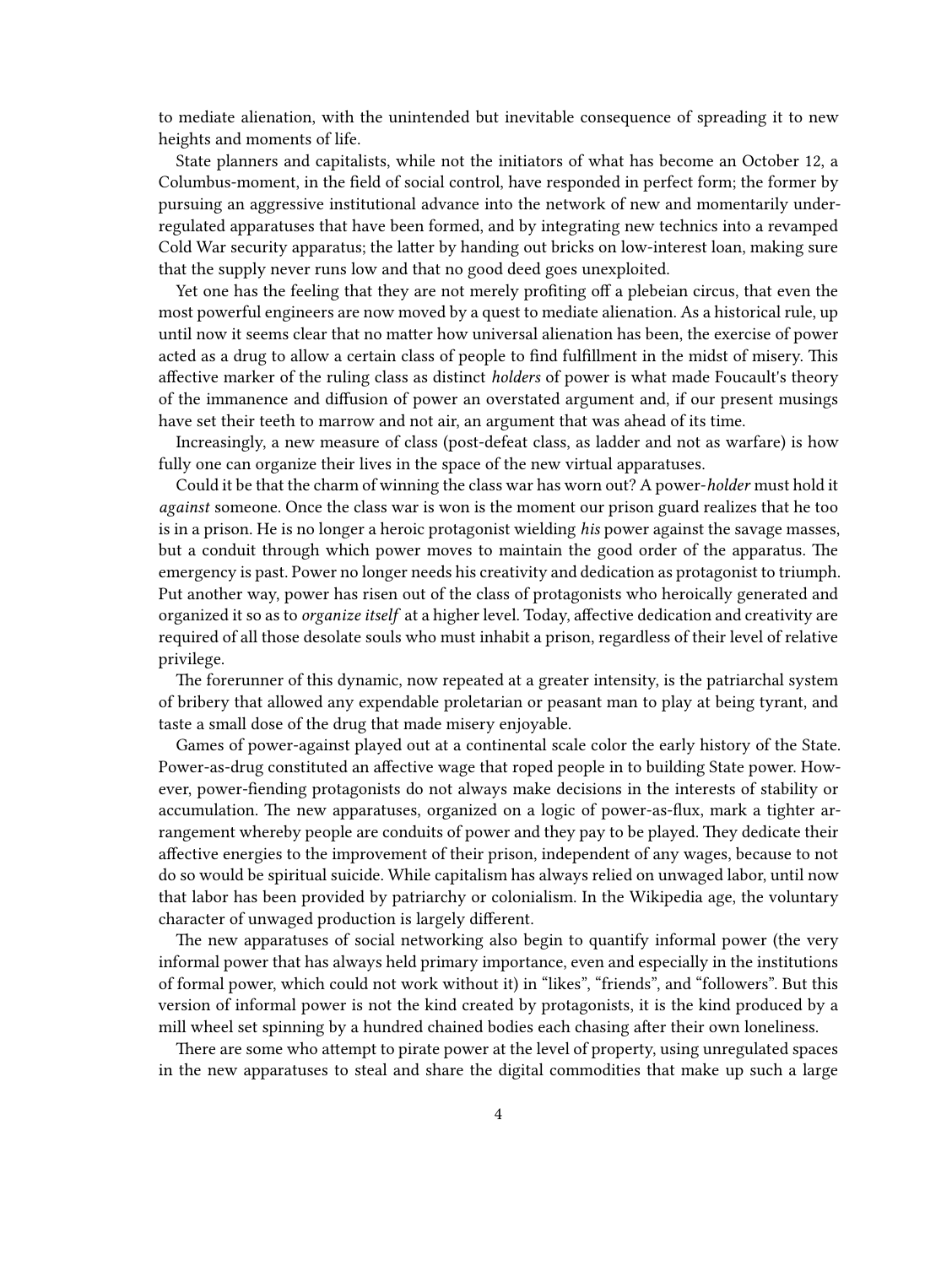part of the global economy. But alienation extends so far beyond property, they can only hope to be privateers. The free circulation of the product they have liberated brings no benefit to the major concentrations of capital, whose spokespersons tell of tremendous economic losses. Surely, such crimes will not go unpunished, and in the future, prevented, as the State cannot abide unregulated space. But at a level much more dear to the world-machine than that of paltry capital accumulation, these would-be pirates are doing important work, thus they are allowed a certain license (though it is a license the most powerful nations will not recognize, just as the privateers were legally commissioned criminals in a polyarchic global system).

The service they render is to maintain and even expand the project of social control. They are the next chapter in the dilemma of the workers who occupy their factory and keep on producing. To name a common example, they have liberated music—what could be more beautiful? But this is not a pirate cassette, taped off the radio and shared among friends on a boombox in the park. This is a digital file that will be added to an inhumanly extensive library, linked in to the web for the collection of metadata, and fed directly into the ears of the golem, who will continue to slide like oil over the surface of the muted landscape, blind and limbless, doing whatever it takes to avoid wondering how they got there.

Such music is the pinnacle of our civilization. What beautiful sounds we invent, to play while the ship sinks, the weight of its spite bringing the whole sea down with it.

A gust of tepid wind blows past me. I have finished my circle and found nothing to keep me. An alcoholic sits on a bench, howling at the empty streets. Young people drift by, ears plugged to the world, bobbing their heads to unheard tunes. A dog barks. A motorcycle idles. When someone passes close enough, I hear a faint, electric rendition of song.